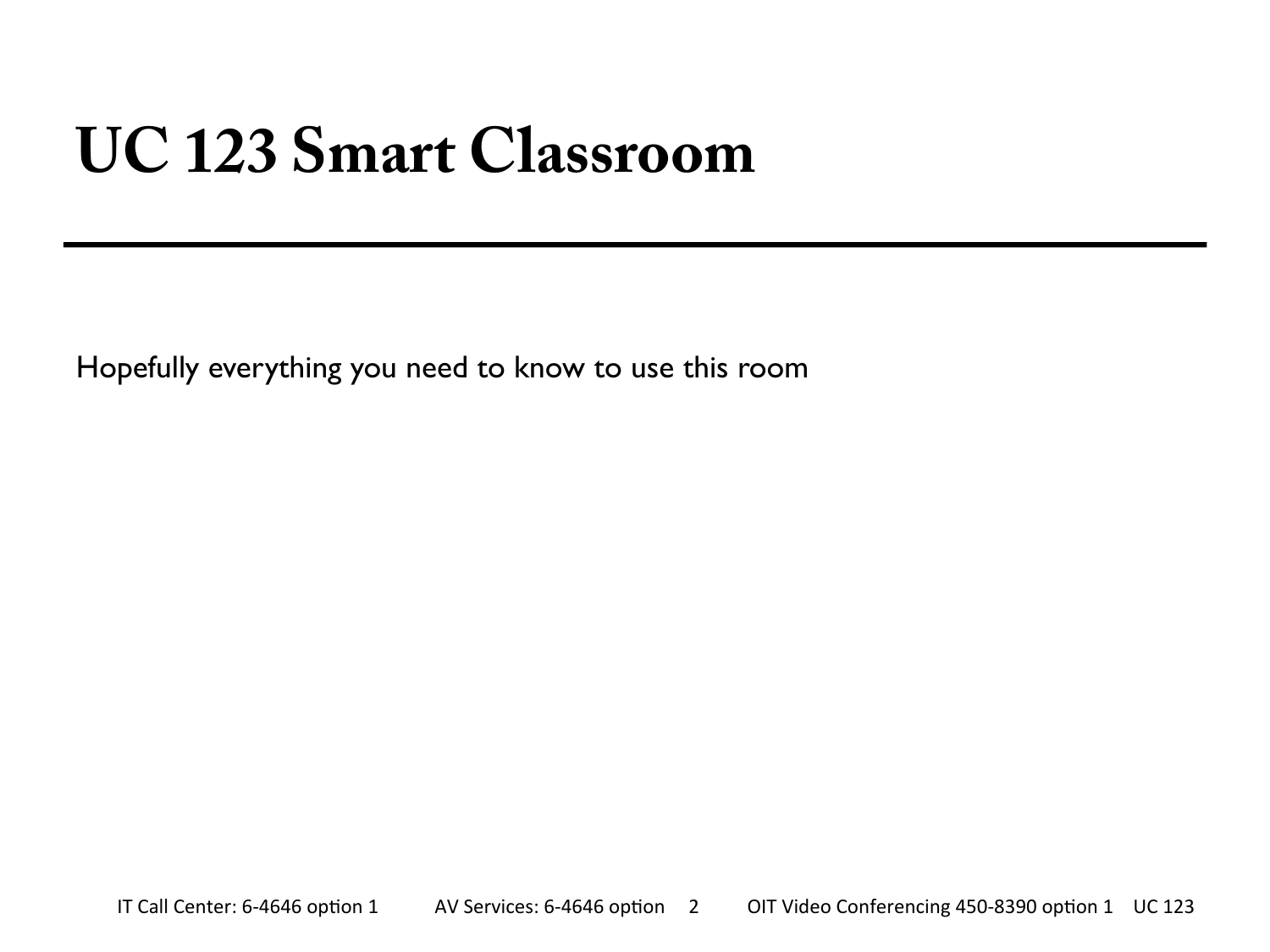### **UC 123 Smart Classroom**

Features available:

- 1. Desktop computer or plug in your laptop
- 2. Touchscreen AV controls
- 3. Front and rear projectors
- 4. Smartboard
- 5. Room speakers and microphones
- 6. Collaborate with room computer
- 7. Videoconferencing
- 8. Connect to room audio via phone
- 9. Document camera
- 10. End of class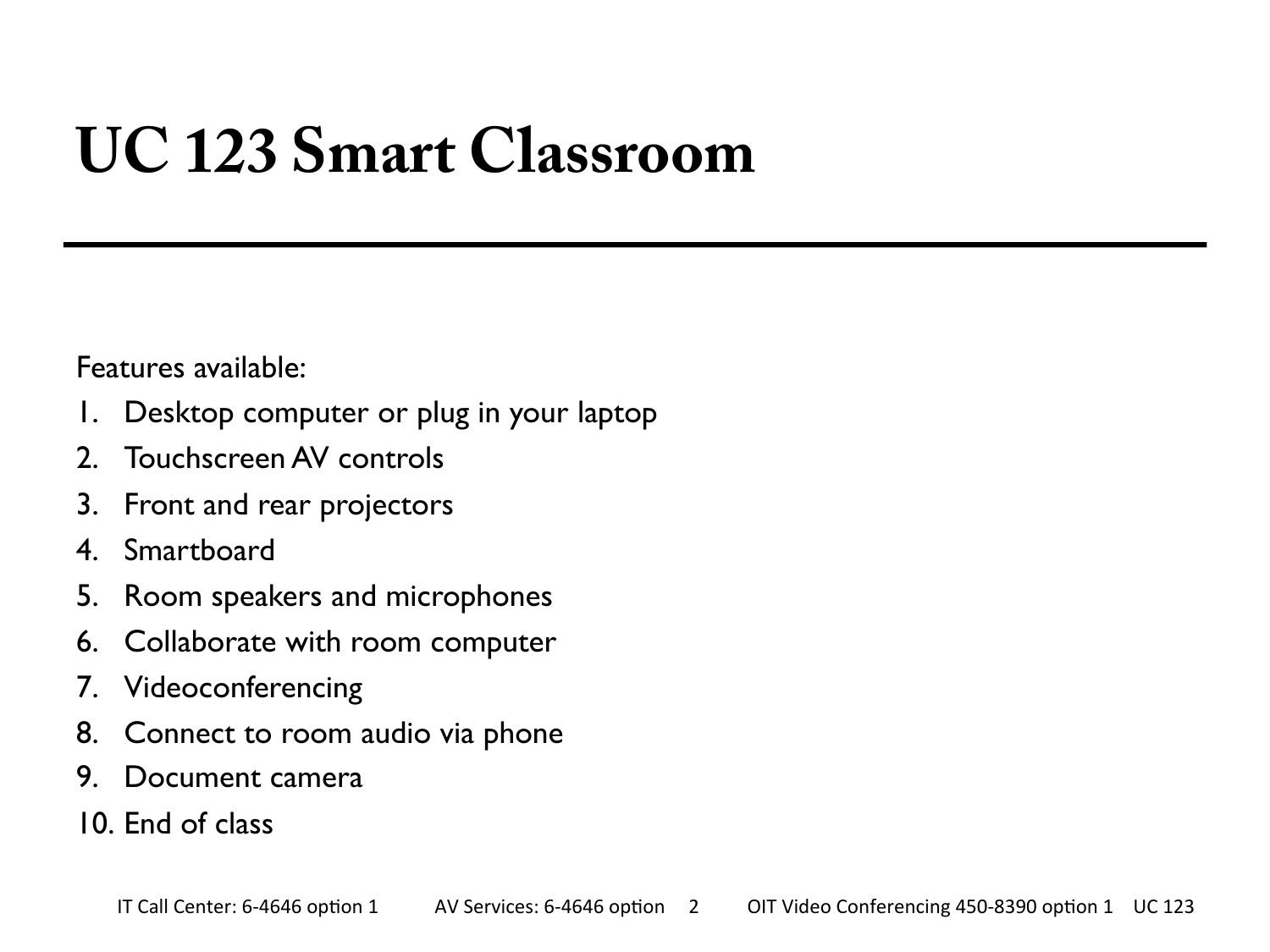# **1. Computer**

- Log in with your UAA username and password
- Adjust height of monitor and keyboard: Grasp the horizontal arm that holds the keyboard to raise/lower the entire unit.
	- The monitor can be raised/lowered
- Computer is in bottom right of the desk if you need to power it on
- Flash drive can be plugged in to the front of the computer (if you brought one to access your files during class)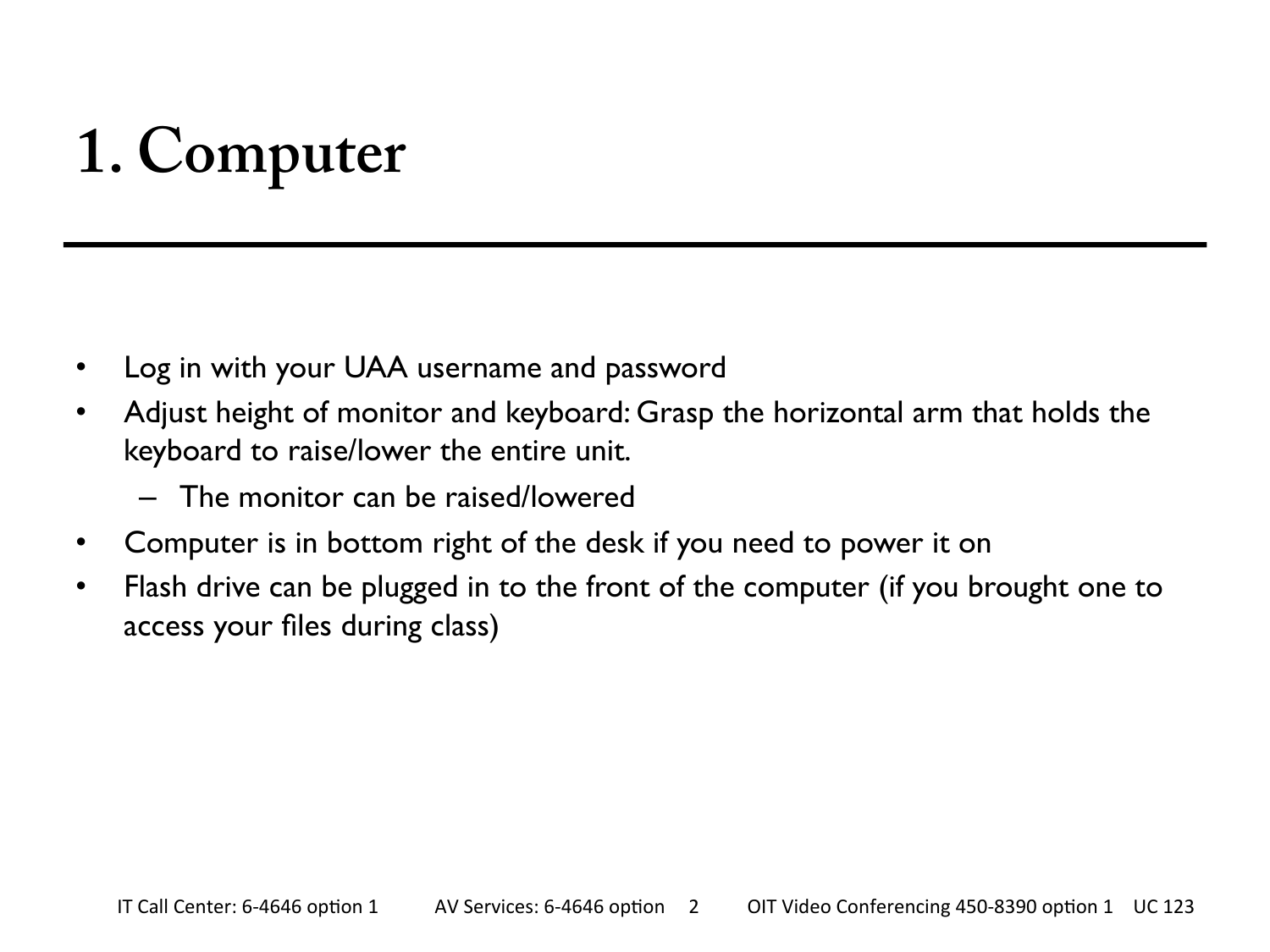# **1a. Using Your Laptop in 123**

- VGA cable to connect to the projector
	- Include audio cable to connect to room speakers

#### – **Can not connect to room microphones**

- USB cable to connect to Smart board.
	- USB cable with the VGA cable plug into computer and plug the other end into the USB connector on the black panel to the left and down from the phone. You will need to unplug the USB cable that's there (it goes to the computer)
	- MAKE SURE TO PLUG THE USB CABLE BACK IN TO THE WALL so the room PC can connect to the Smartboard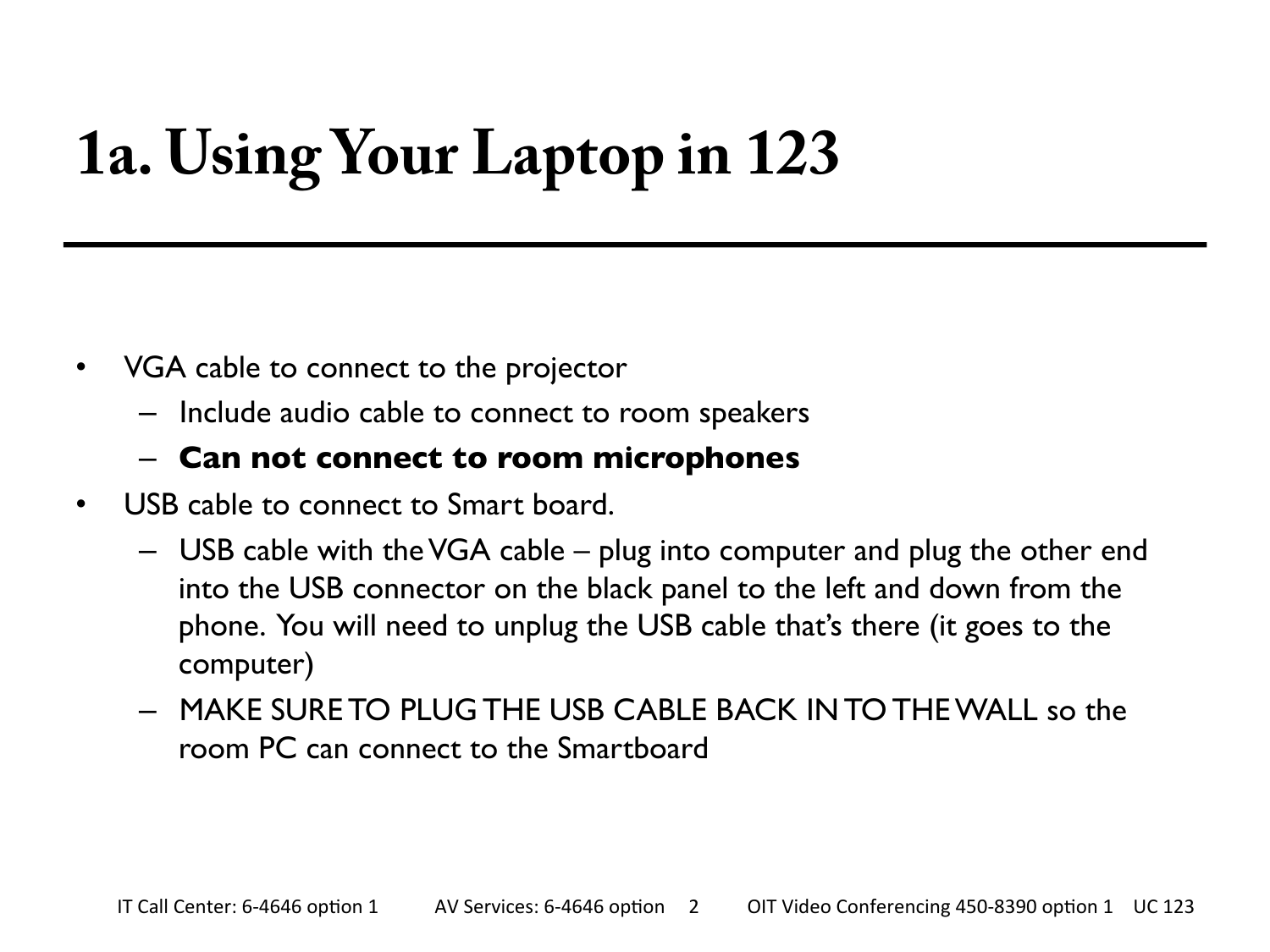## **2. AV Touchscreen Controls**

- Close button in the upper right brings you back to the main screen.
- Buttons:
	- Display Control (lower left) turn projectors on/off
	- Volume control on main screen
	- Privacy (Mute/unmute speakers)
	- Video Conf
		- Select camera
		- Pan/zoom on front camera
		- Content share
	- Audio Conf: telephone in to room audio system
- See next slide for diagram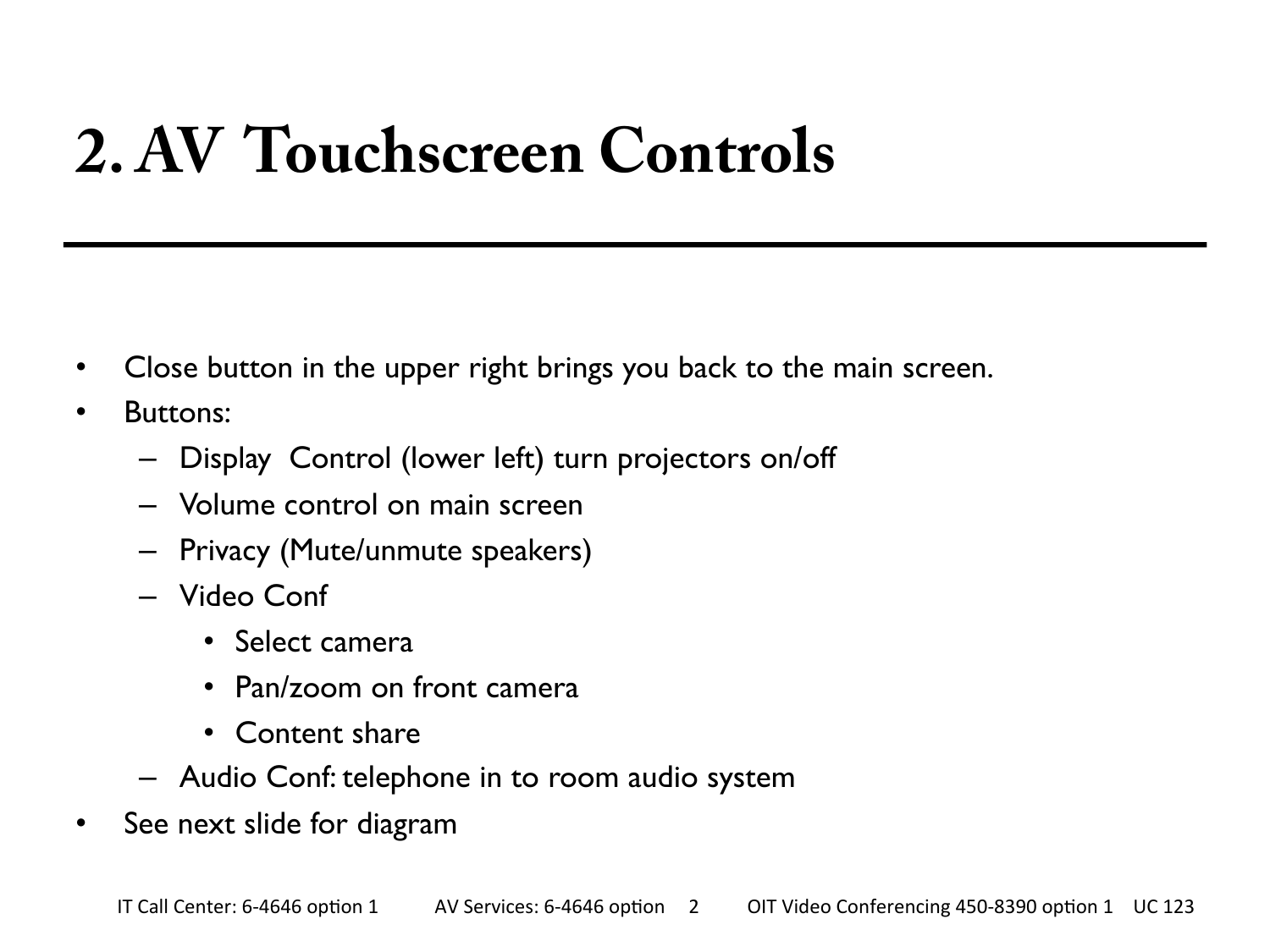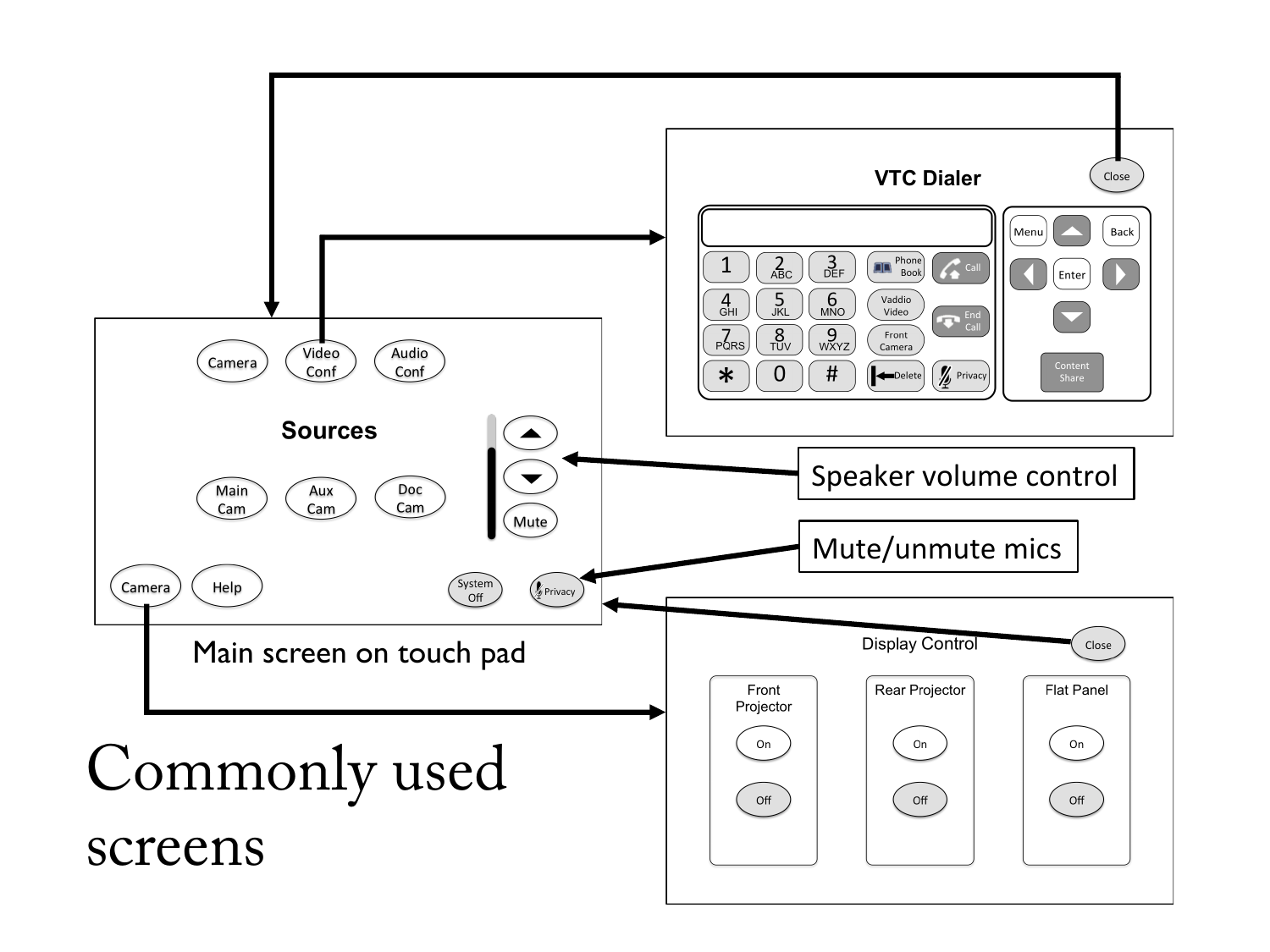## **3. Projectors and fat screen**

- Turn projectors and flat screen on via Touch panel
- Usually the Touch Panel is on the Display control screen
- Front projector shows computer or laptop by default.
- Back projector shows computer/ laptop screen by default. This can be changed.
	- If not, close projector screen to return to main screen
	- Click Video Conf button
	- Click content share(d) and wait 10 seconds

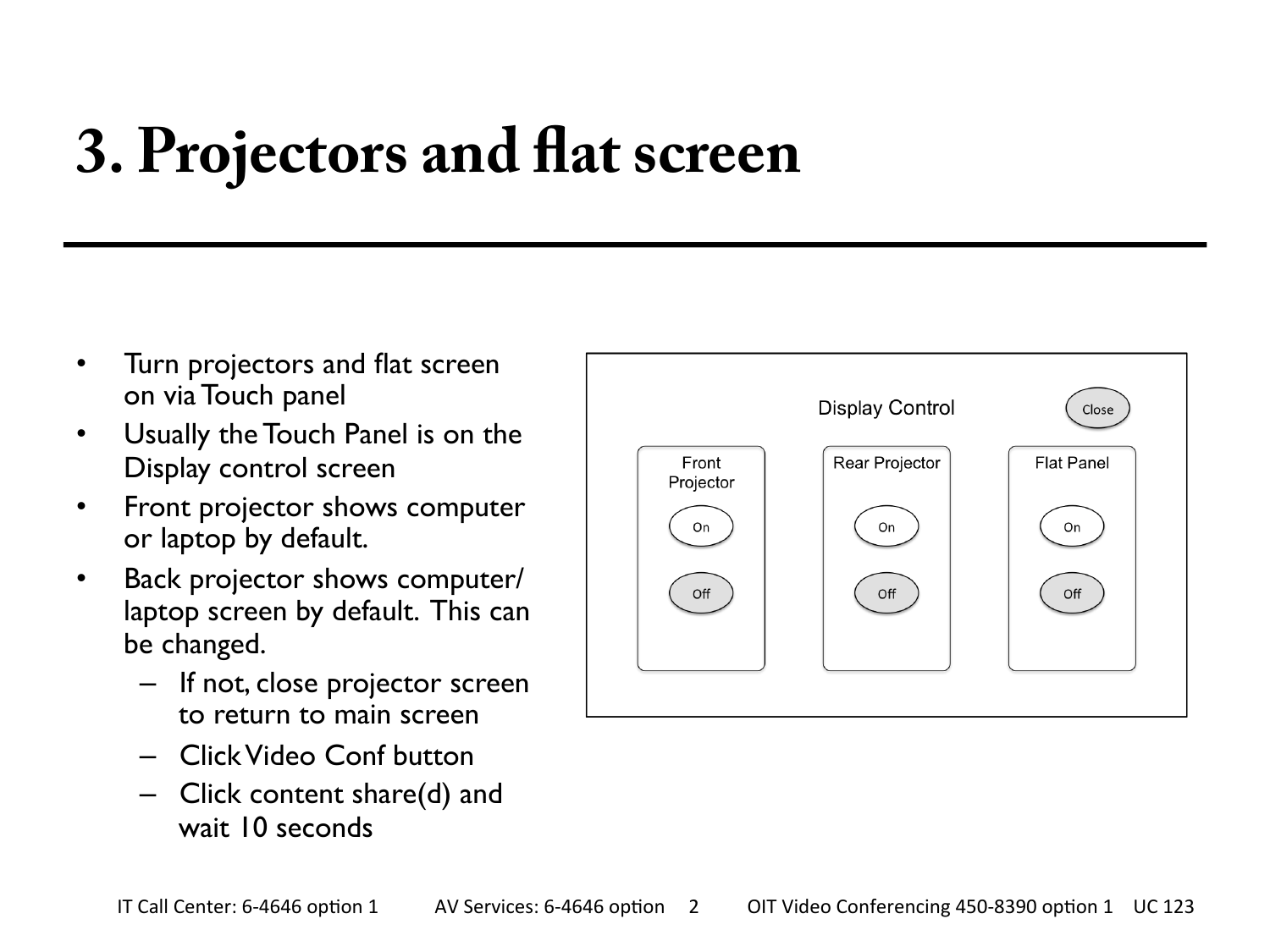#### **4. Smartboard**

- Make sure Smart tools are launched on the computer or your laptop
- Orient the board:
	- press the keyboard and mouse buttons in the center of the board tray
	- Use a pen to draw a line to and touch the center of each of the targets
- Smart Ink writes on applications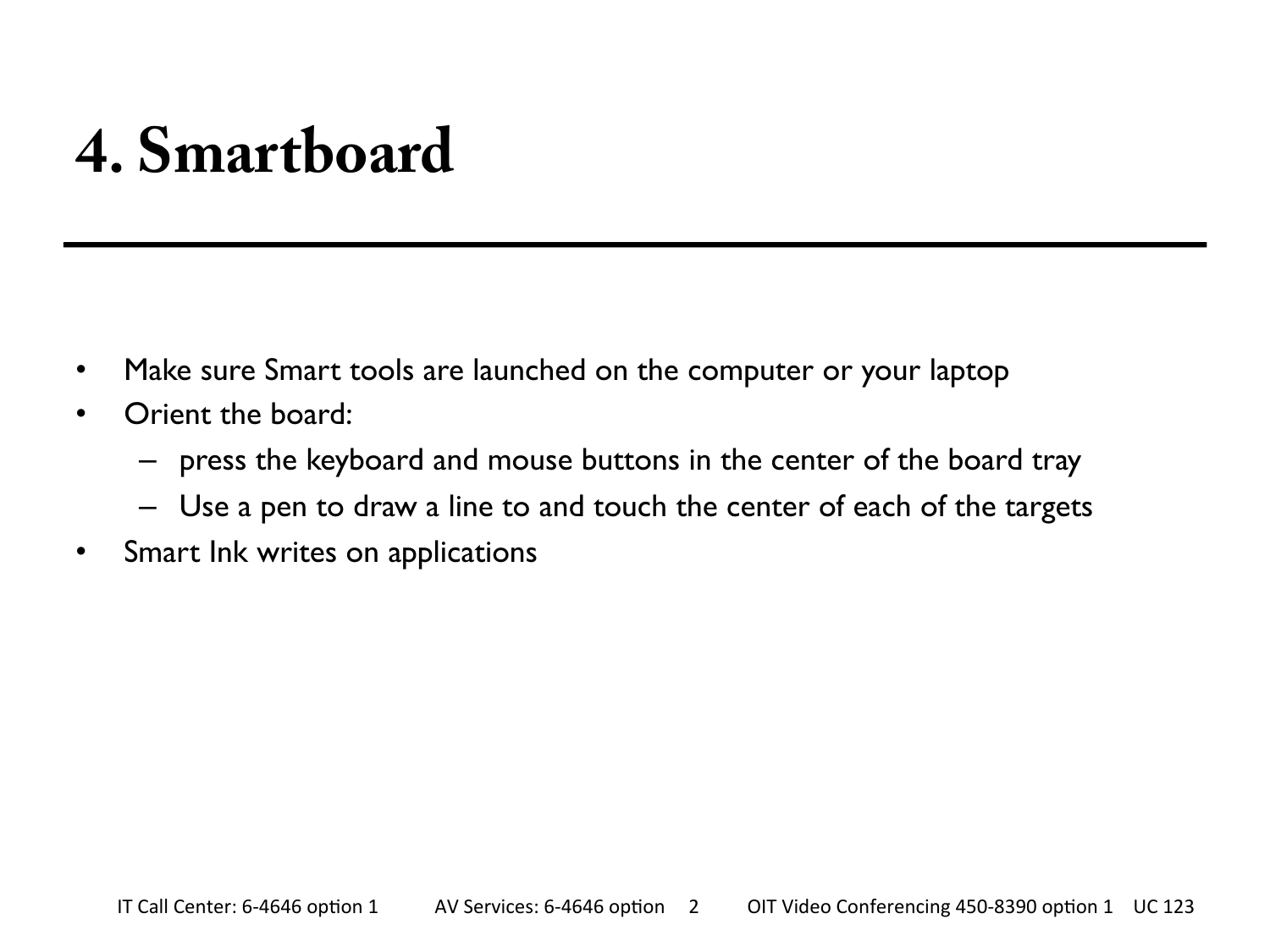# **5. Speakers**

There are 3-4 different controls to set the sound levels.

- Dial knob under the phone should be set to high noon
- Touchscreen: Slider bars on right side of main screen are 2/3 green
	- Use the up and down arrows to adjust
	- Mute button under volume arrows is grey. Press the button if it's aqua blue (on) to toggle it off.
- If using computer audio, check its sound levels and output source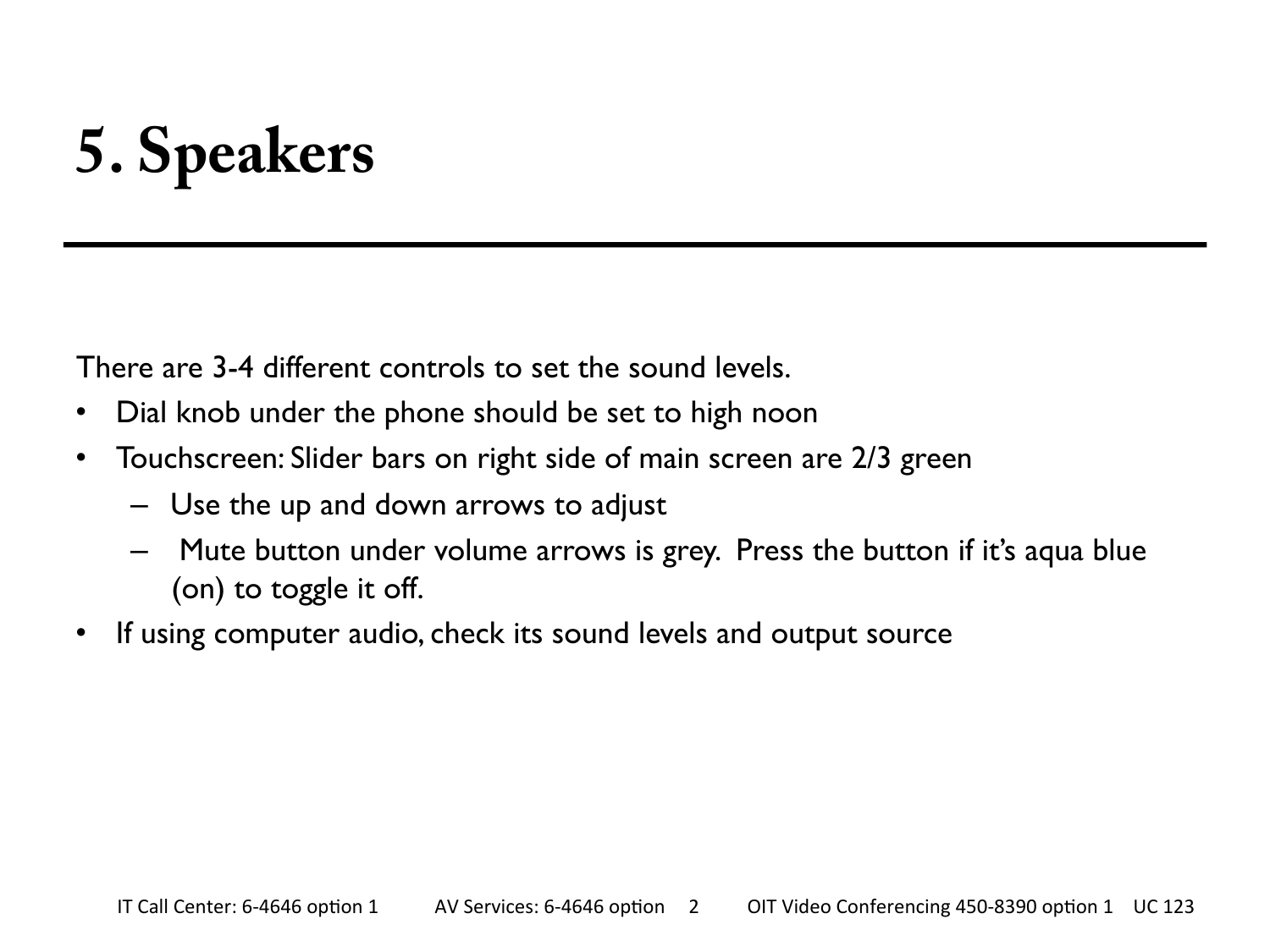## **5a. Microphones**

- The room microphones work with the computer and with the video conferencing. On the main screen, the microphones toggle on/off by pressing the mic privacy button in the lower right of the mail screen.
- Most of the time, the microphones are just on. However, when the system starts up, the mic is muted default and the privacy button is flashing aqua on the main screen of the touch panel.
- If the privacy button is flashing on the main touchscreen, the microphones are mutes. Press the button to unmute (stops flashing)

There are 7 button microphones in the ceiling.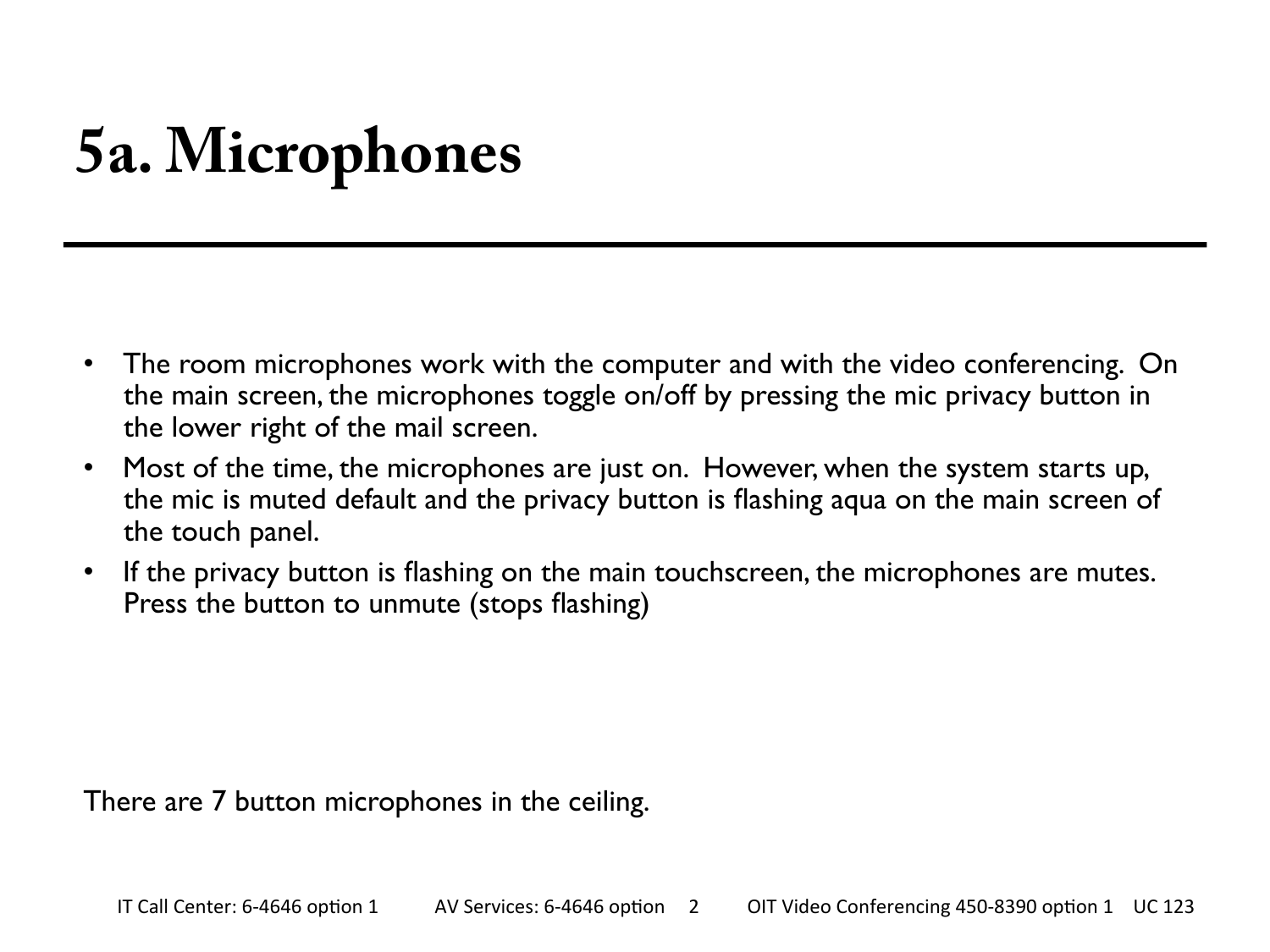#### **6. Collaborate**

- Computer only, not laptop ( need to access room microphones)
- Access to room audio
- Use the USB webcam on or near the monitor for video feed of instructor
- In Collaborate, run the Audio Setup Wizard.
	- Speakers: Speakers (Realtek High Definition Audio)
	- Mics: Line In (Realtek High Definition Audio)
- If microphones don't work, they may be muted. Check to see if the privacy button is flashing on the main touchscreen.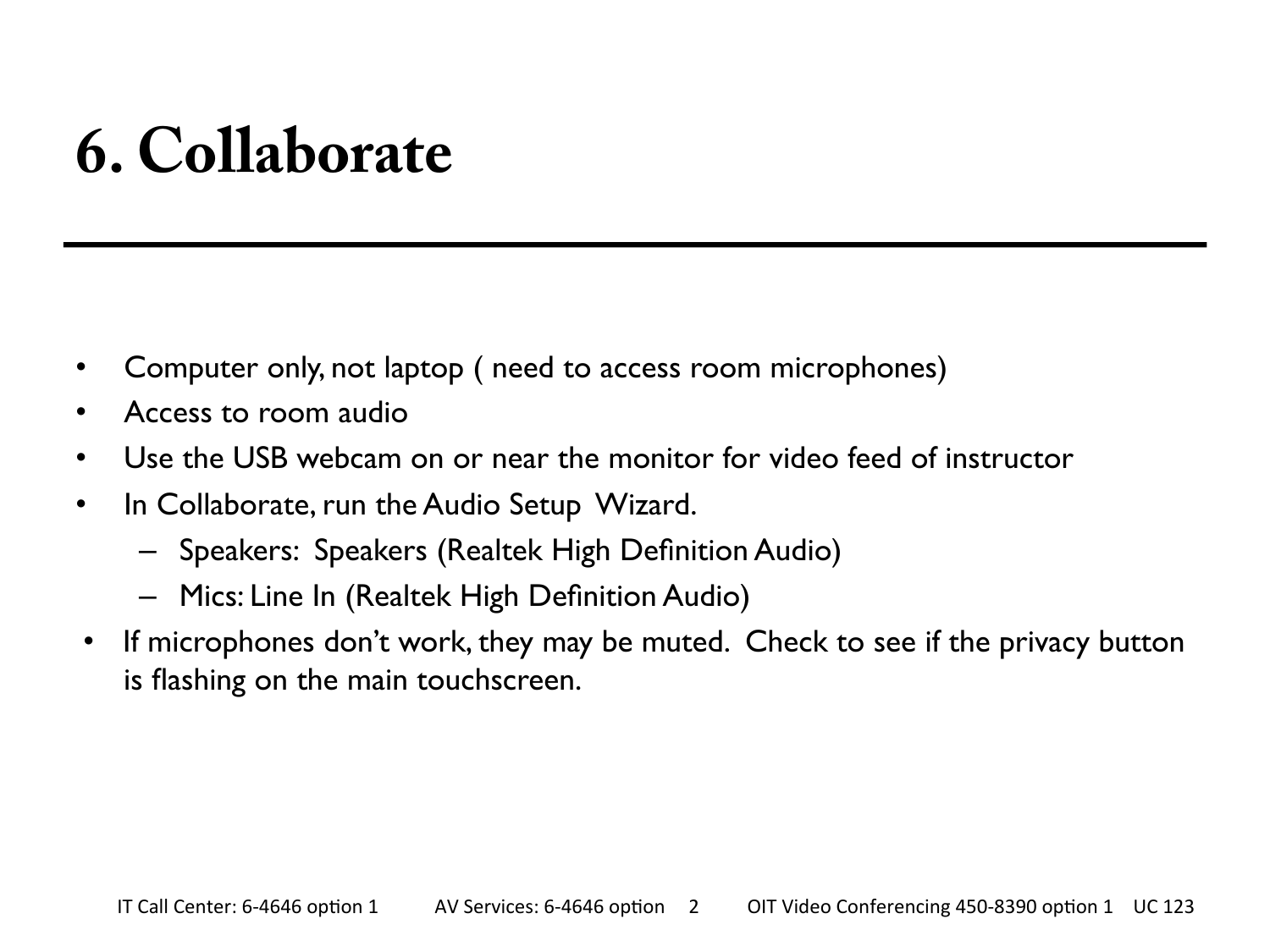# **7. Video Conferencing (VC)**

- Set up in advance with OIT or AV Services
- Log in to computer for application sharing
- Turn on the projectors and flat screen
- The call should come in 5 minutes before the start of your session
- Choose one of two cameras
	- tracking camera on side wall
	- Polycom camera in front
- Call OIT Video Conferencing for any difficulties (see bottom right of page)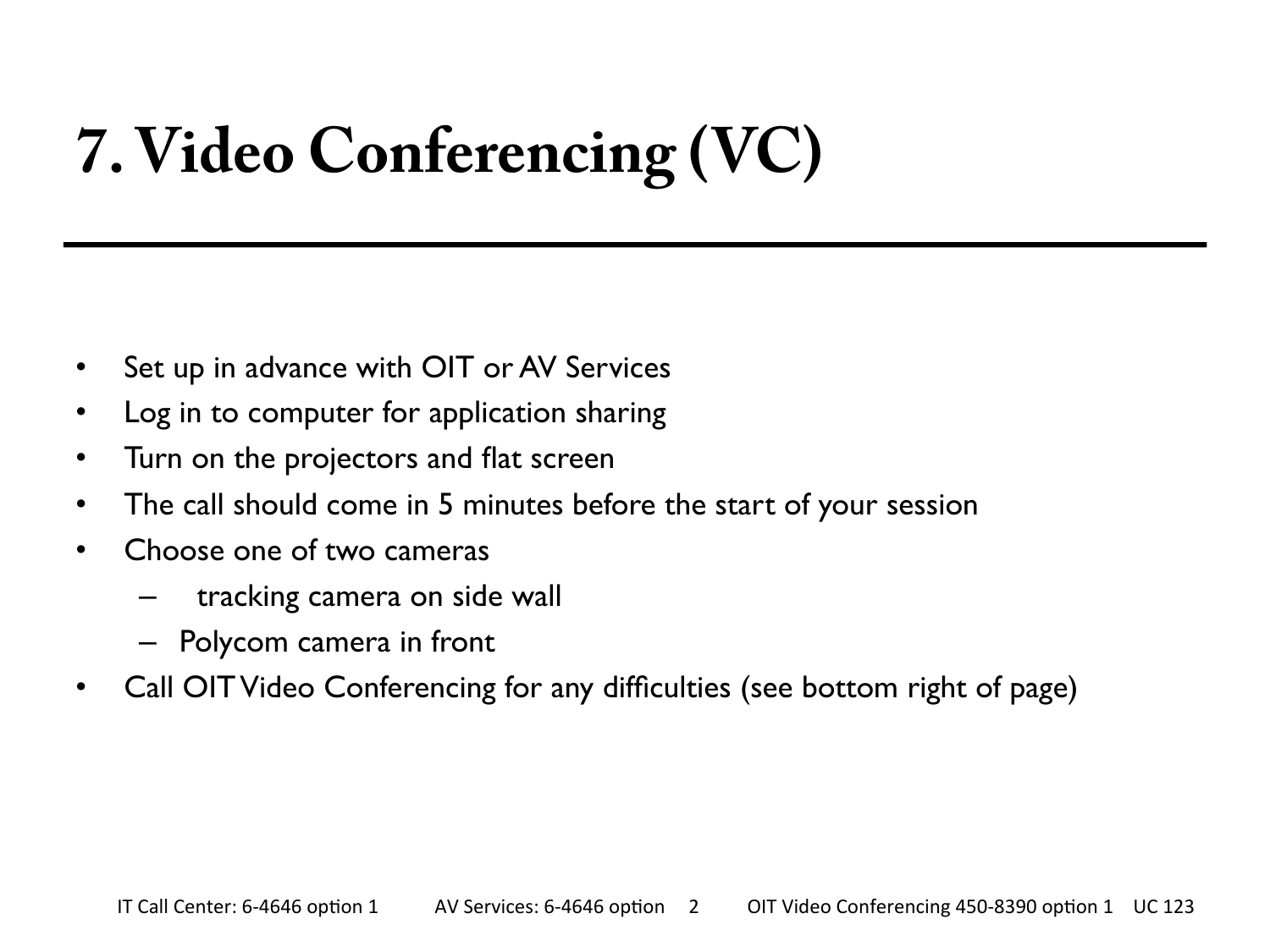## **7a. VC Camera – Vaddio Tracking Camera**

. To switch between the two cameras, click the Video Conf button on the main screen. Vaddio Camera:

- Located on side wall
- No zoom or pan
- Defaults to instructor computer
- Shows front screen if someone stands there.
- Lanyard and power pack stored in cabinet in desk
- Slowly tracks the lanyard around the room

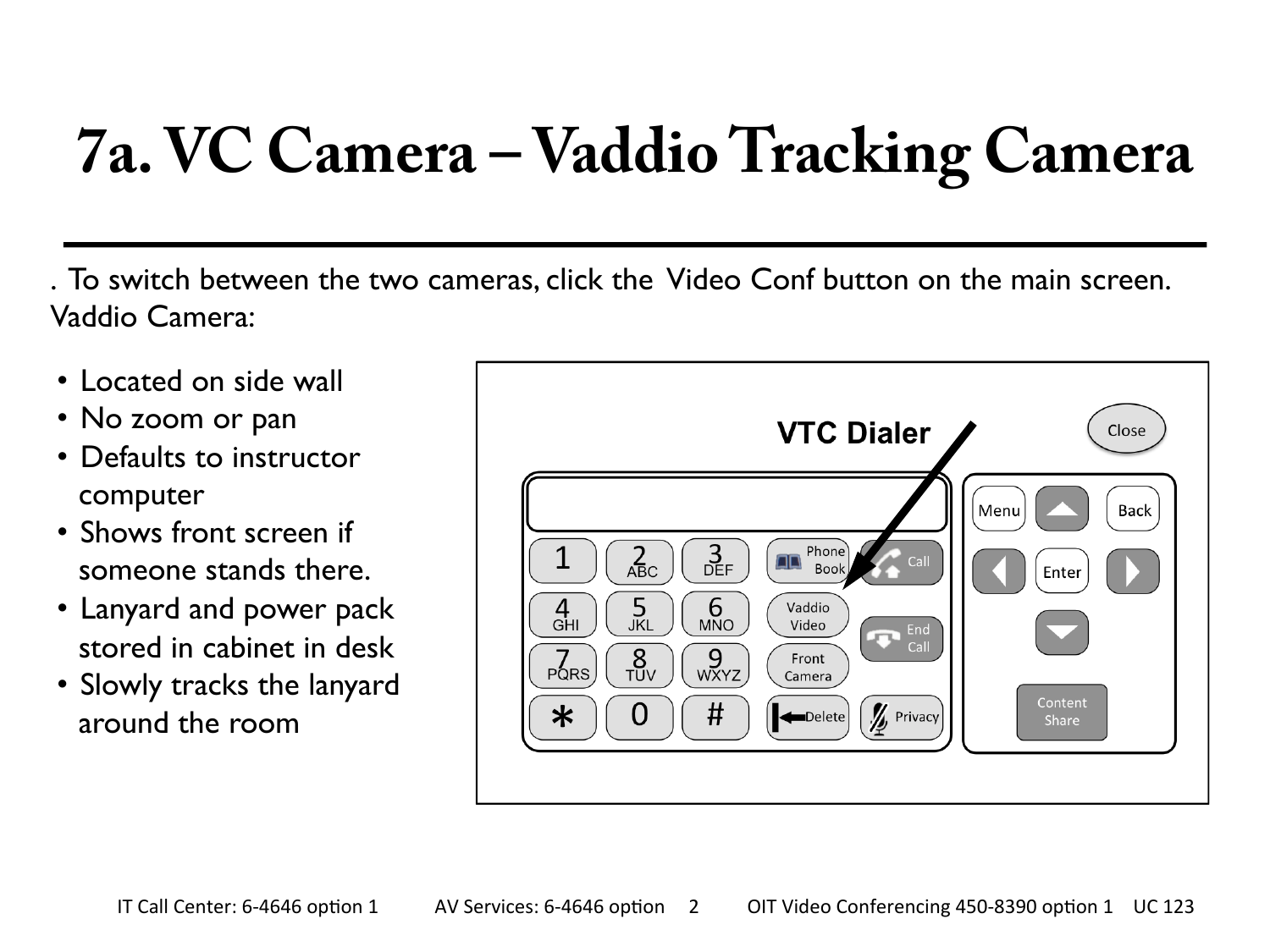## **7b. VC Camera- Polycom Camera**

To switch between the two cameras, click the Video Conf button on the main screen. Polycom Camera:

• Click its button to select it • Brings up Pan and zoom window on Touch panel

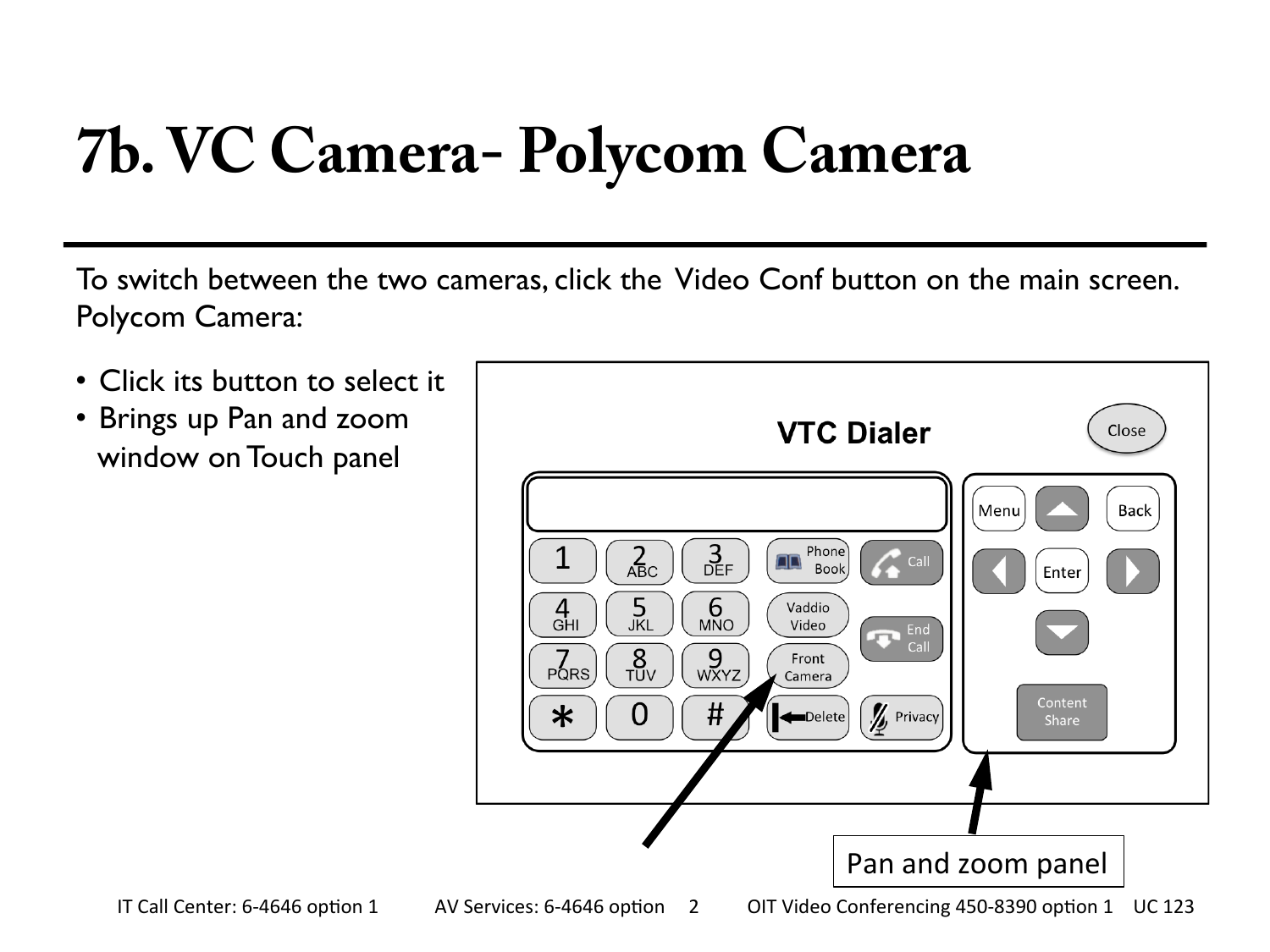# **8. Audio Calling**

- The Polycom system is set up to receive or make calls from the touch screen
- Select Audio Conf button from main screen to access
- Room audio is used for the call
- Call 786-1505 to connect to the room audio system
- Call out from the touch screen.
- You can make or receive one call.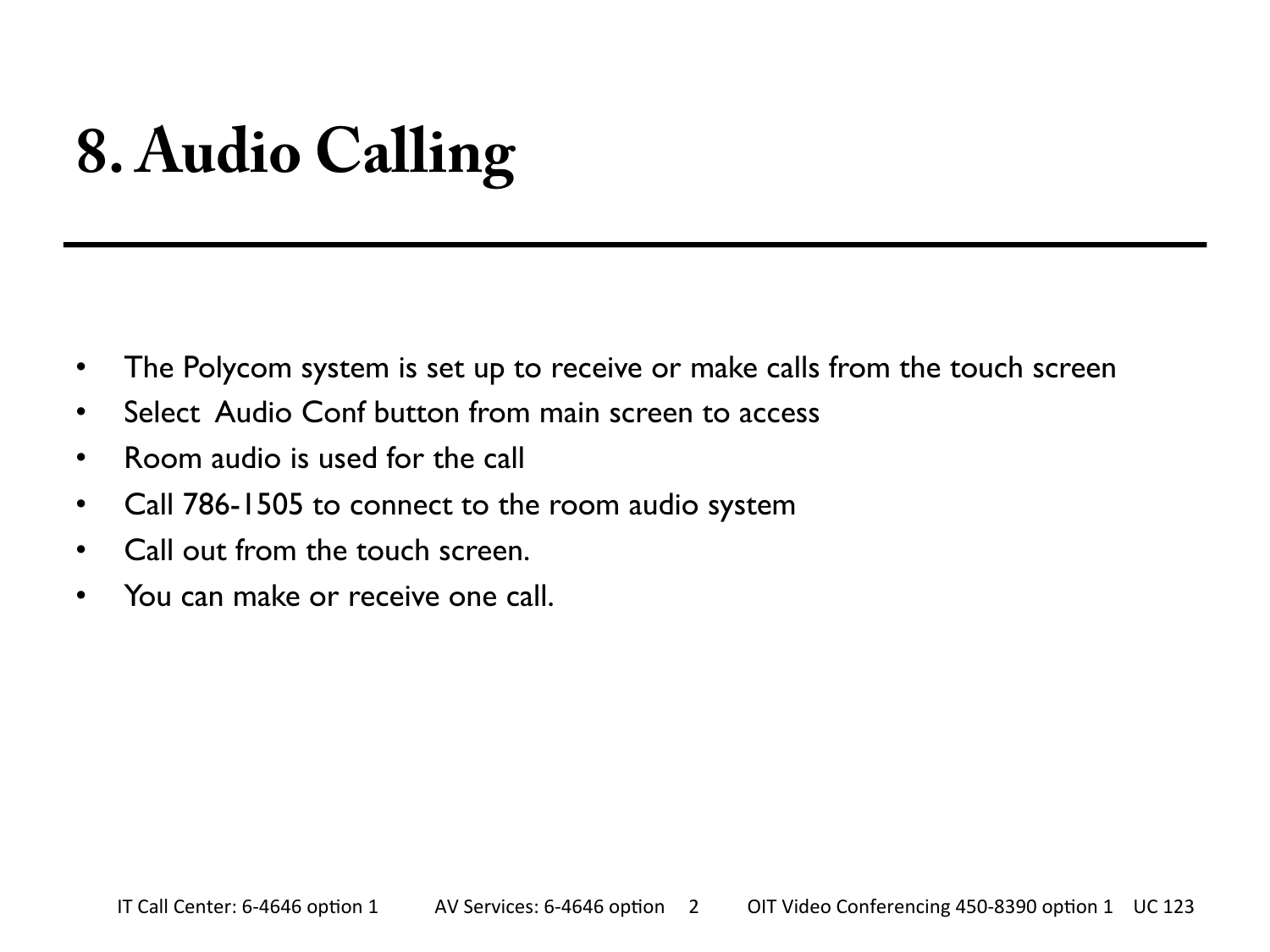#### **8a. Audio Dialer Screen**

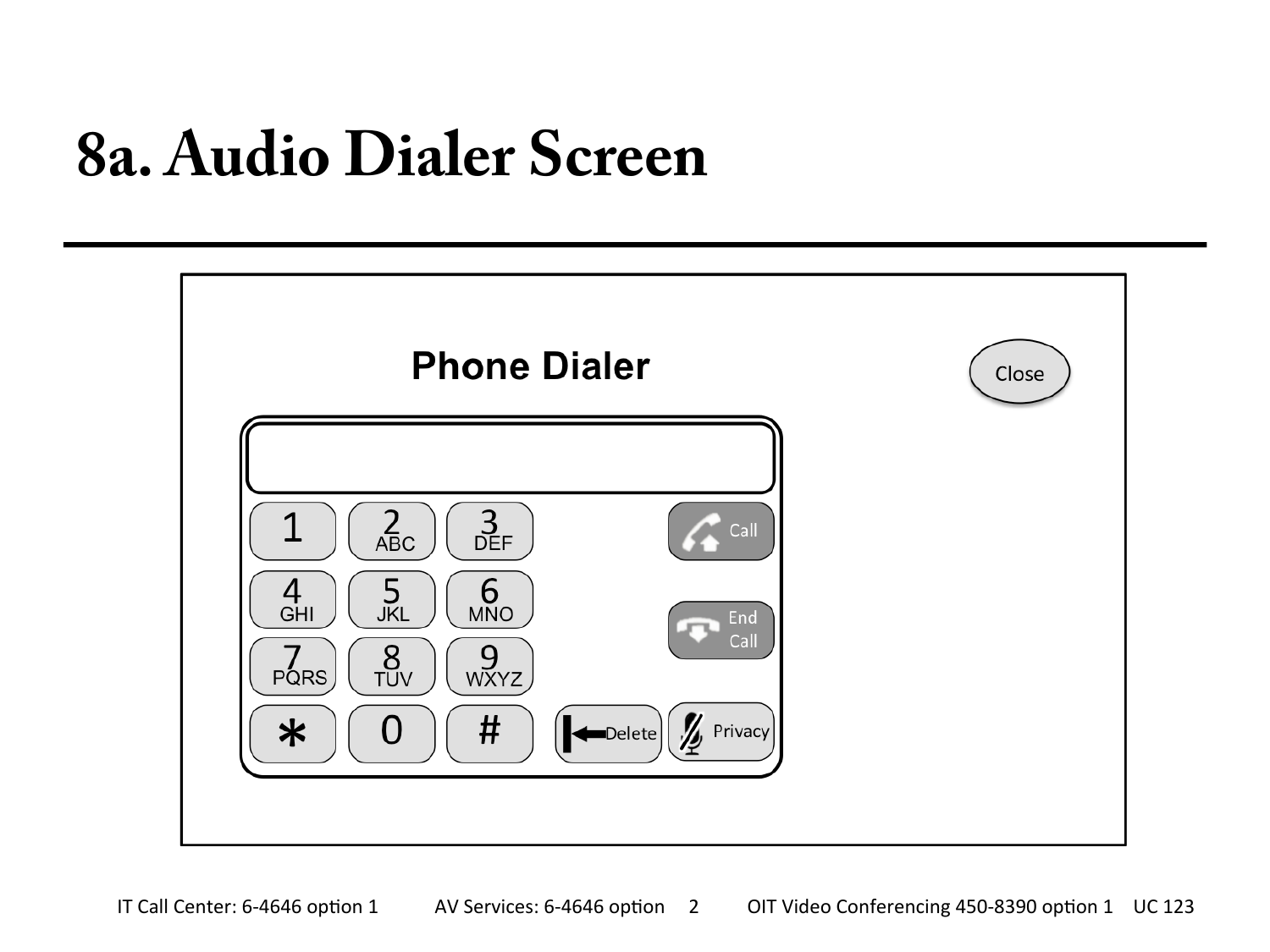### **9. Document Camera**

- Configured to primarily work with video conferencing
- To use with computer/laptop:
- On main screen, click Document Cam button.
	- If content share is on, Doc Camera displays on flat screen(default)
	- If content share is off, Doc Camera displays on rear screen
- The remote to control zoom is stored in the bottom left cabinet of the desk.
	- Vaddio brand name
	- Zoom, adjust brightness
- There doesn't't appear to be a way to connect the doc cam to Collaborate or Lync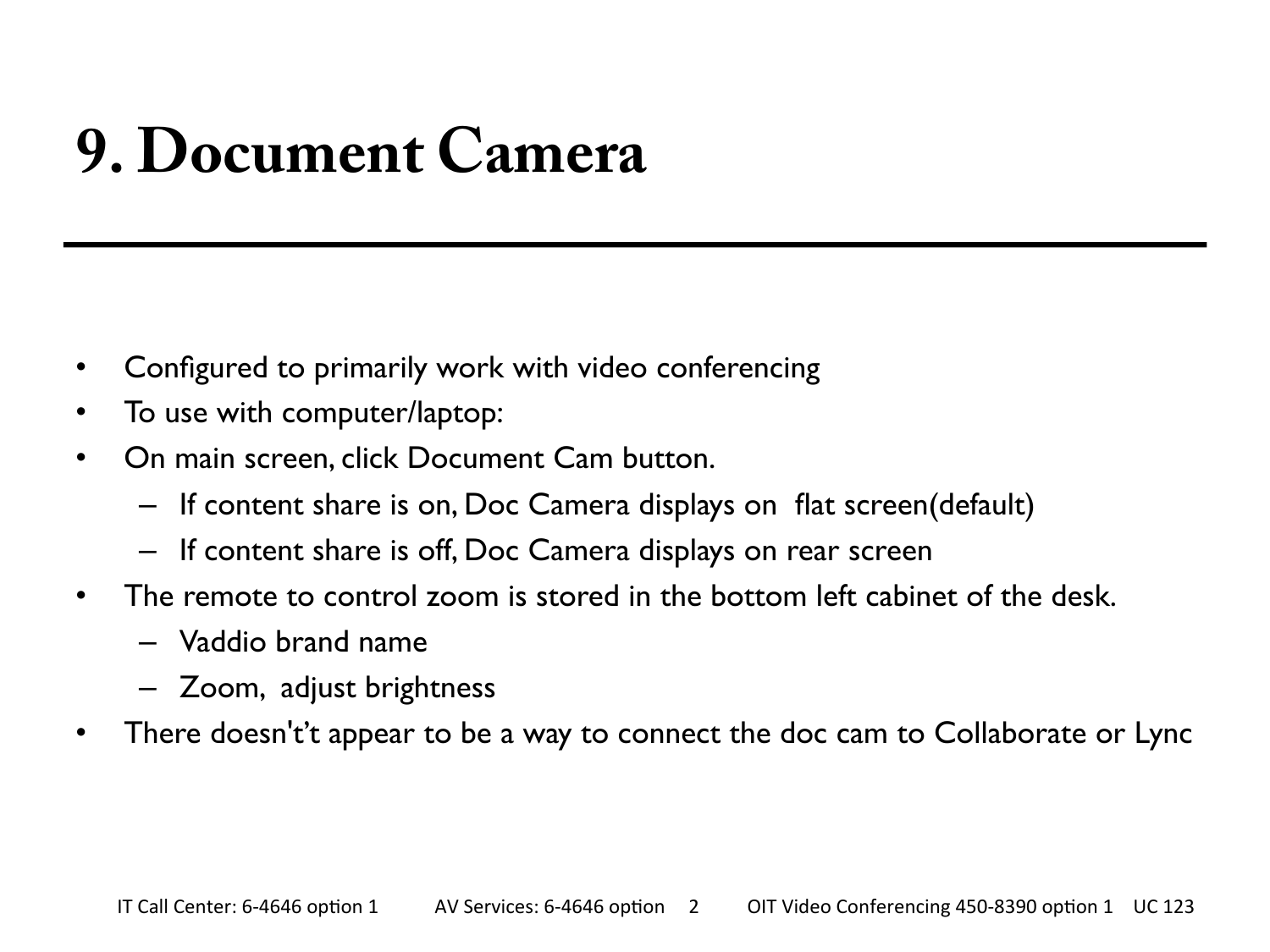#### **10. End of Class**

Return everything to how you found it:

- Turn off projectors
- Log out of computer
- Take your flash drive
- Plug computer smart cable back in